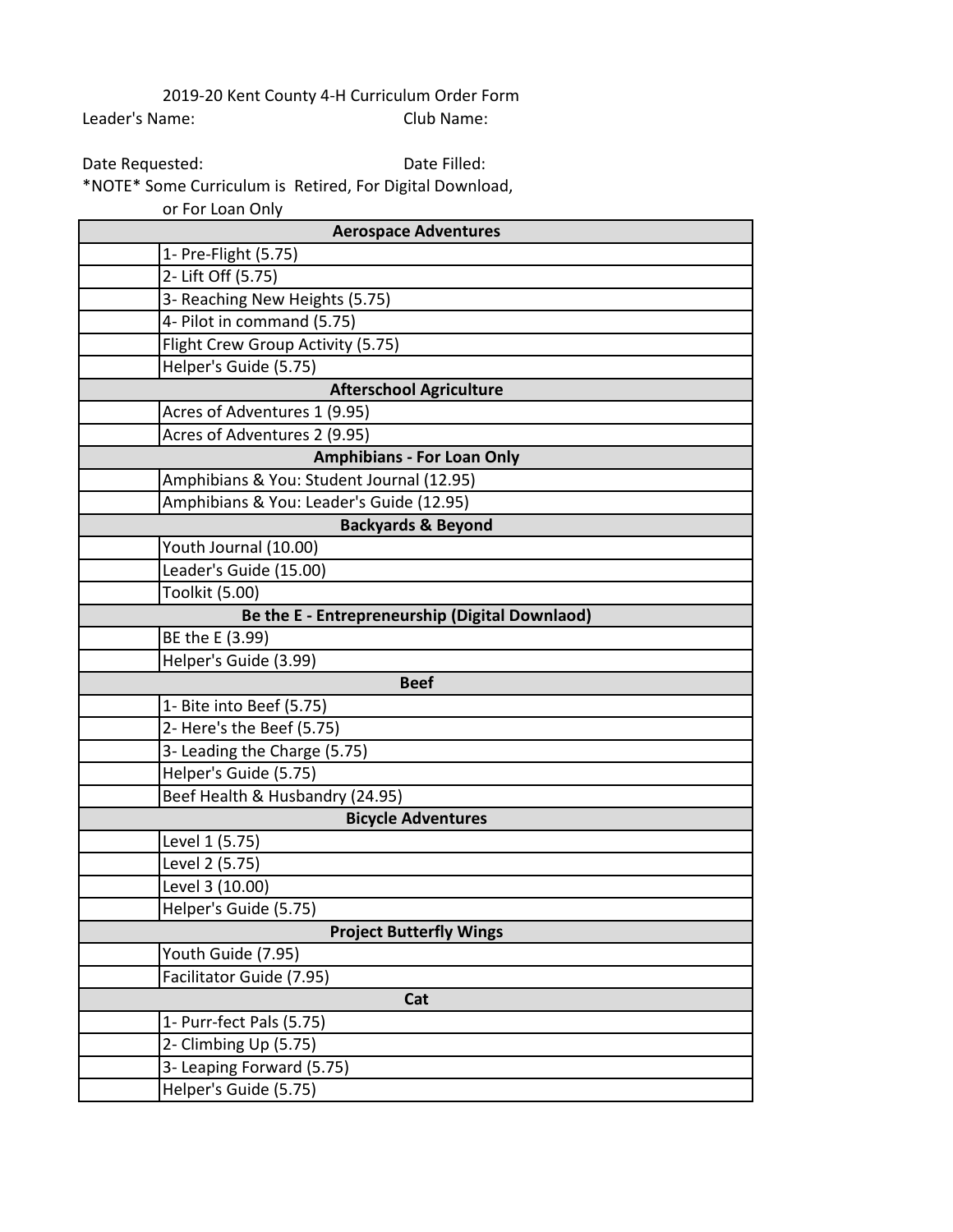| Child Development - Kids on the Grow! - Retired              |
|--------------------------------------------------------------|
| 1- Growing on My Own                                         |
| 2-Growing with Others                                        |
| 3- Growing in Communities                                    |
| <b>Helper's Guide</b>                                        |
| <b>Citizenship - Public Adventures</b>                       |
| Citizenship Adventure Kit w/ Guide (7.95)                    |
| Citizenship Guide's Handbook (7.95)                          |
| <b>Clothing (Retired)</b>                                    |
| Dicovering Choice                                            |
| <b>Managing Choice</b>                                       |
| <b>Cloverbuds</b>                                            |
| Big Book of 4-H Cloverbud Activities - For LOAN ONLY (19.95) |
| Cloverbud Exploring 4-H (8.95)                               |
| All About Insects (6.95)                                     |
| All About Pets (11.95)                                       |
| <b>Exploring Farm Animals (retired)</b>                      |
| <b>Communications - Express Yourseld! Retired</b>            |
| 1- Picking up the Pieces                                     |
| 2- Putting It Together                                       |
| 3- The Perfect Fit                                           |
| <b>Helper's Guide</b>                                        |
| <b>Computer Power (Old)</b>                                  |
| 1- Inside the Box (1.95)                                     |
| 2- Peer to Peer (1.95)                                       |
| 3- Teens Teaching Tech (1.95)                                |
| Newbie Know How (1.95)                                       |
| <b>Computer Scratch (New) - LOAN ONLY</b>                    |
| Level 1 (2 Books) (21.95)                                    |
| <b>Dairy Cattle</b>                                          |
| 1- Cowabunga (5.75)                                          |
| 2-Mooving Ahead (5.75)                                       |
| 3- Rising to the Top (5.75)                                  |
| Helper's Guide (5.75)                                        |
| <b>Dairy Goat</b>                                            |
| 1- Getting Your Goat (5.75)                                  |
| 2-Stepping Out (5.75)                                        |
| 3- Showing the Way (5.75)                                    |
| Helper's Guide (5.75)                                        |
|                                                              |
| <b>Dog</b>                                                   |
| 1- Wiggles and Wags (5.75)                                   |
| 2- Canine Connection (5.75)                                  |
| 3- Leading the pack (5.75)                                   |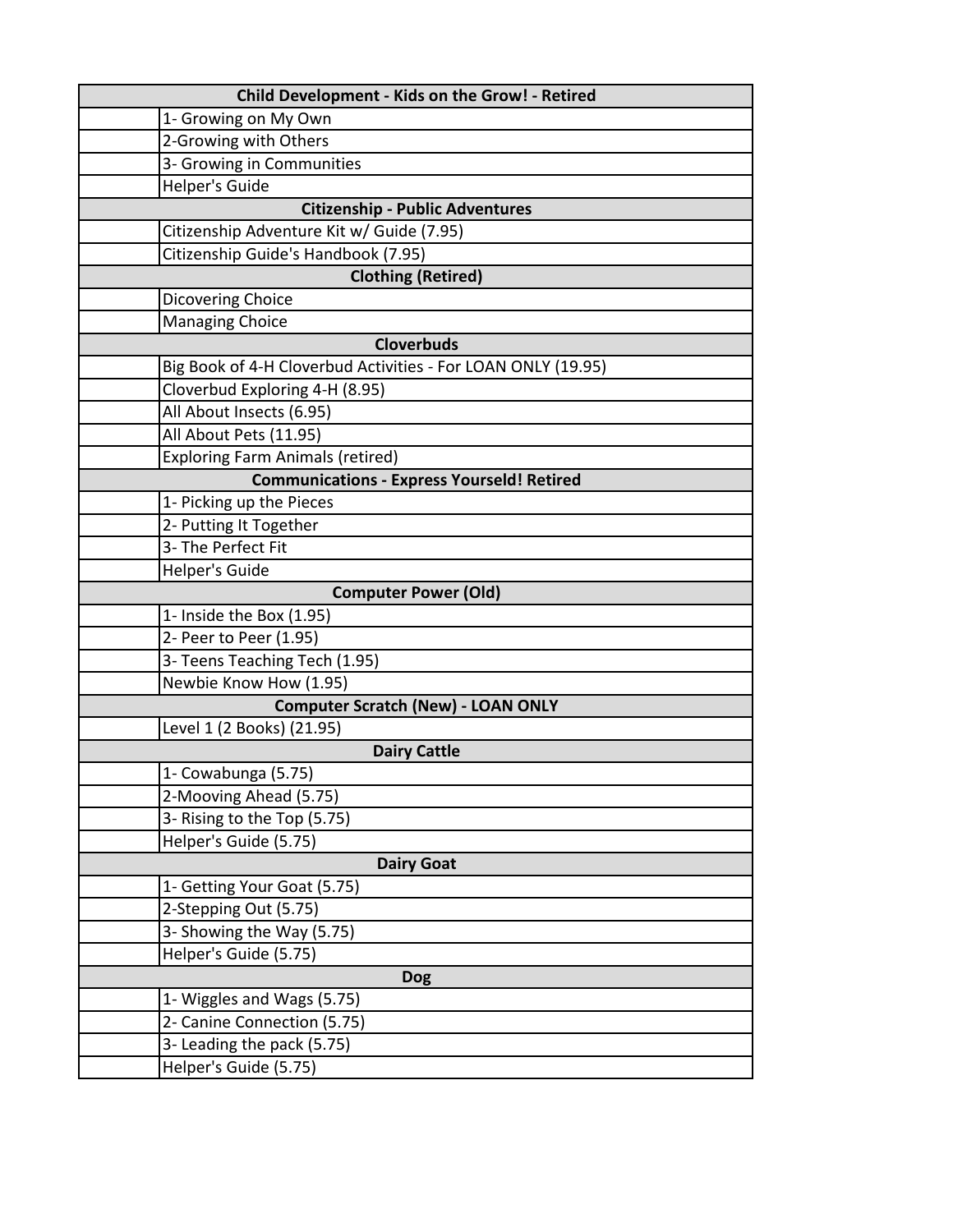| <b>Electric Excitement</b>                        |
|---------------------------------------------------|
| 1- Magic of Electricity (5.75)                    |
| 2- Investigating Electricity (5.75)               |
| 3-Wired for Power (5.75)                          |
| 4- Entering Electronics (5.75)                    |
| Helper's Guide (5.75)                             |
| <b>Entomology (Old) Supplies Limited</b>          |
| 2- What's Bugging You                             |
| 3- Dragons, Houses & Other Flies                  |
| <b>Helper's Guide</b>                             |
| <b>Entomology (New) For Loan Only</b>             |
| Level 1 - Grades 3-5 (6.95)                       |
| Level 2 - Grades 6-8 (6.95)                       |
| Level 3 - Grades 9-12 (6.95)                      |
| Helper's Guide (6.95)                             |
| <b>Exploring 4-H</b>                              |
| Exploring the Treasures of 4-H (5.75)             |
| Helper's Guide (10.00)                            |
| <b>Exploring Your Environment (Old) - Retired</b> |
| 1- Eco Wonders - Earth's Capacity                 |
| 2- Eco Adventures - Earth's Systems               |
| 3- Eco Action - HG3                               |
| Helper's Guide                                    |
| <b>Exploring Your Environment (New)</b>           |
| Earth's Capacity (6.95)                           |
| Ecosystems Services (6.95)                        |
| Helper's Guide (6.95)                             |
| <b>Financial Champions - Retired</b>              |
| 1- Money FUNdamentals                             |
| 2- Money Moves                                    |
| <b>Helper's Guide</b>                             |
| <b>Consumer Savy - Retired</b>                    |
| 1- The Consumer in Me                             |
| 2- Consume Wise                                   |
| 3- Consumer Roadmap                               |
| <b>Helper's Guide</b>                             |
| My Financial Future - New                         |
| 1- Beginner Youth Notebook (11.95)                |
| 2- Advance Youth Notebook (11.95)                 |
| 3- Facilitator Guide (15.95)                      |
| <b>Fishing for Adventure</b>                      |
| 1- Take the Bait (5.75)                           |
| 2- Reel in the Fun (5.75)                         |
| 3- Cast into the Future (5.75)                    |
| Helper's Guide (Digital Download Only)            |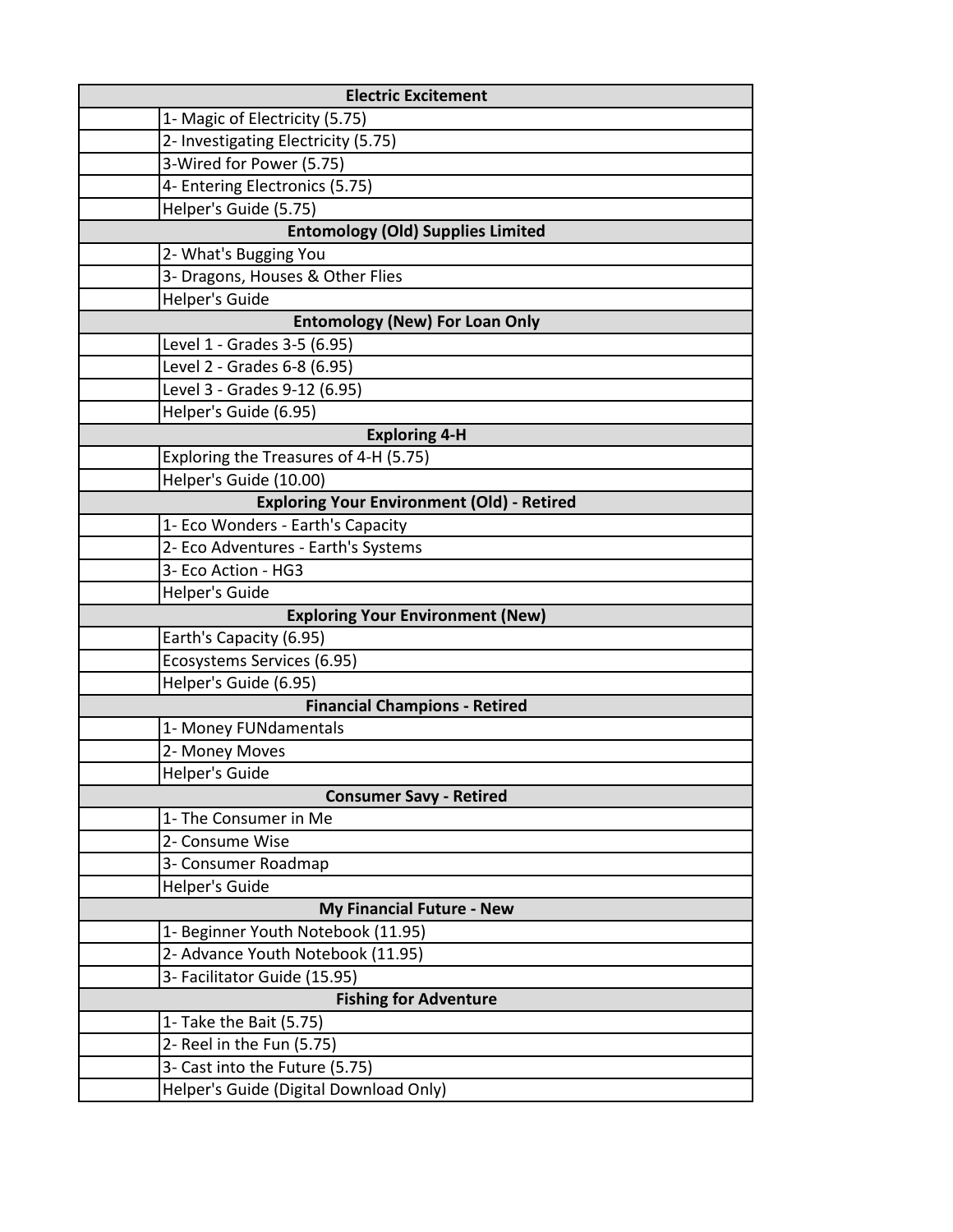| <b>Foods - Retired</b>                                    |
|-----------------------------------------------------------|
| 1- Six Easy Bites                                         |
| 2- Tasty Tidbits                                          |
| 3- You're the Chef                                        |
| 4- Foodworks                                              |
| Helper's Guide                                            |
| <b>Cooking Series (NEW)</b>                               |
| 101- Beginners Basic Skills (10.50)                       |
| 201- Intermediates - Expanding Skills (10.50)             |
| 301- Intermediate to Advance (10.50)                      |
| 401- Advanced (10.50)                                     |
| Helper's Guide (6.50)                                     |
| Food Science: What's On Your Plate? For LOAN ONLY         |
| Unit 1 - Secrets of Baking (9.95)                         |
| Unit 2- The Power of Protein Chemistry (9.95)             |
| Unit 3- The Inner Mysteries of Fruits & Vegetables (9.95) |
| Unit 4 - Be a Food Scientist (9.95)                       |
| Unit 1 - Facilitators Guide (12.95)                       |
| Unit 2- Facilitators Guide (12.95)                        |
| Unit 3- Facilitators Guide (12.95)                        |
| Unit 4- Facilitators Guide (12.95)                        |
| <b>Forestry - Forests of Fun</b>                          |
| 1- Follow the Path (5.75)                                 |
| 2- Reach for the Canopy (5.75)                            |
| 3- Explore the Deep Woods (5.75)                          |
| Helper's Guide (5.75)                                     |
| <b>Gardening - Retired &amp; New</b>                      |
| 1- See them Sprout (6.95)                                 |
| 2- Let's Get Growing (6.95)                               |
| 3- Take Your Pick (6.95)                                  |
| 4- Growing Profits (6.95)                                 |
| Helper's Guide (6.95)                                     |
| <b>Classroom Gardening - Down to Earth (Retired)</b>      |
| Facilitators Guide - Grades 6-8                           |
| <b>Horse</b>                                              |
| 1- Giddy Up & Go (6.95)                                   |
| 2- Head, Heart & Hooves (6.95)                            |
| 3- Stable Relationships (6.95)                            |
| 4- Riding the Range (6.95)                                |
| 5- Jumping to New Heights (6.95)                          |
| Helper's Guide (6.95)                                     |
| *Ask Office for other resources for Horse Bowl*           |
| <b>Keeping Fit and Healthy</b>                            |
| 1- First Aid in Action (5.75)                             |
| 2- Staying Healthy (5.75)                                 |
| 3- Keeping Fit (5.75)                                     |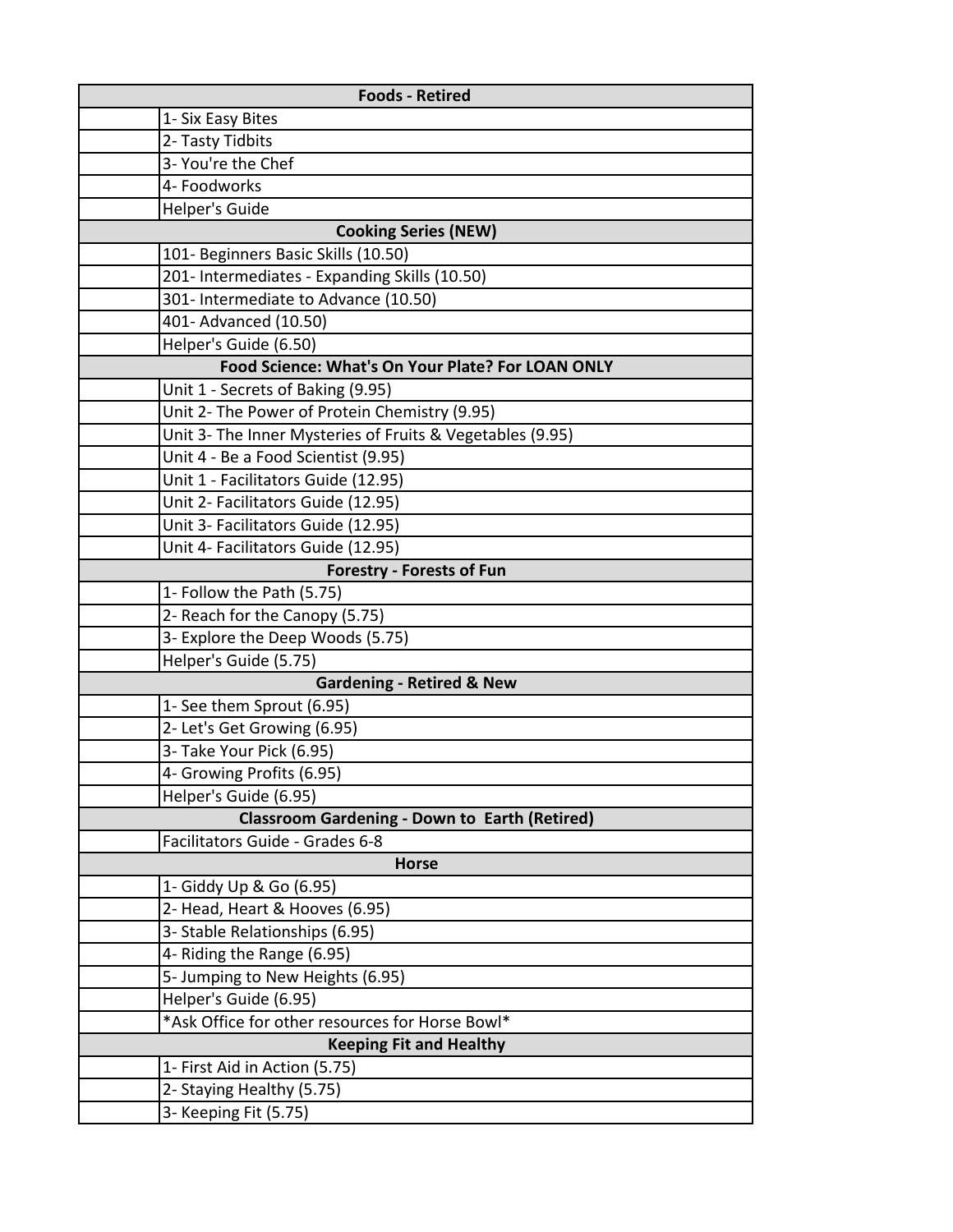| Leadership - My Step Up to Leadership           |
|-------------------------------------------------|
| 1- My Leadership Workbook (grades 3-5) (5.75)   |
| 2- My Leadership Journal (grades 6-8) (5.75)    |
| 3- My Leadership Portfolio (grades 9-12) (5.75) |
| Mentor Guide (grades K-5) (5.75)                |
| Mentor Guide (grades 6-12) (5.75)               |
| <b>Meat Goat</b>                                |
| 1- Just Browsing (5.75)                         |
| 2- Get Growing with Meat Goats (5.75)           |
| 3- Meating the Future (5.75)                    |
| Helper's Guide (5.75)                           |
| <b>Microwave Magic</b>                          |
| 1- Bag of Tricks (3.99)                         |
| 2- Micro Magicians (3.99)                       |
| 3- Amazing Rays' (3.99)                         |
| 4- Presto Meals (3.99)                          |
| Helper's Guide (3.99)                           |
| <b>Outdoor Adventures</b>                       |
| 1- Hiking Trails (5.75)                         |
| 2- Camping Adventure (5.75)                     |
| 3- Backpacking Expeditions (5.75)               |
| Helper's Guide (5.75)                           |
| Pets                                            |
| 1- Pet Pals (5.75)                              |
| 2- Scurrying Ahead (5.75)                       |
| 3-Scaling New Heights (5.75)                    |
| Helper's Guide (5.75)                           |
| Photography                                     |
| 1- Focus on Photography (6.95)                  |
| 2- Controlling the Image (6.95)                 |
| 3- Mastering Photography (6.95)                 |
| <b>Poultry</b>                                  |
| 1- Scratching the Surface (5.75)                |
| 2- Testing Your Wings (5.75)                    |
| 3- Flocking Together (5.75)                     |
| Helper's Guide (5.75)                           |
| <b>The Power of Wind</b>                        |
| Youth Guide (5.75)                              |
| Facilitator Guide (5.75)                        |
| <b>Rabbit</b>                                   |
| 1- What's Hoppening? (5.75)                     |
| 2- Making Tracks (5.75)                         |
| 3- All Ears (5.75)                              |
| Helper's Guide (5.75)                           |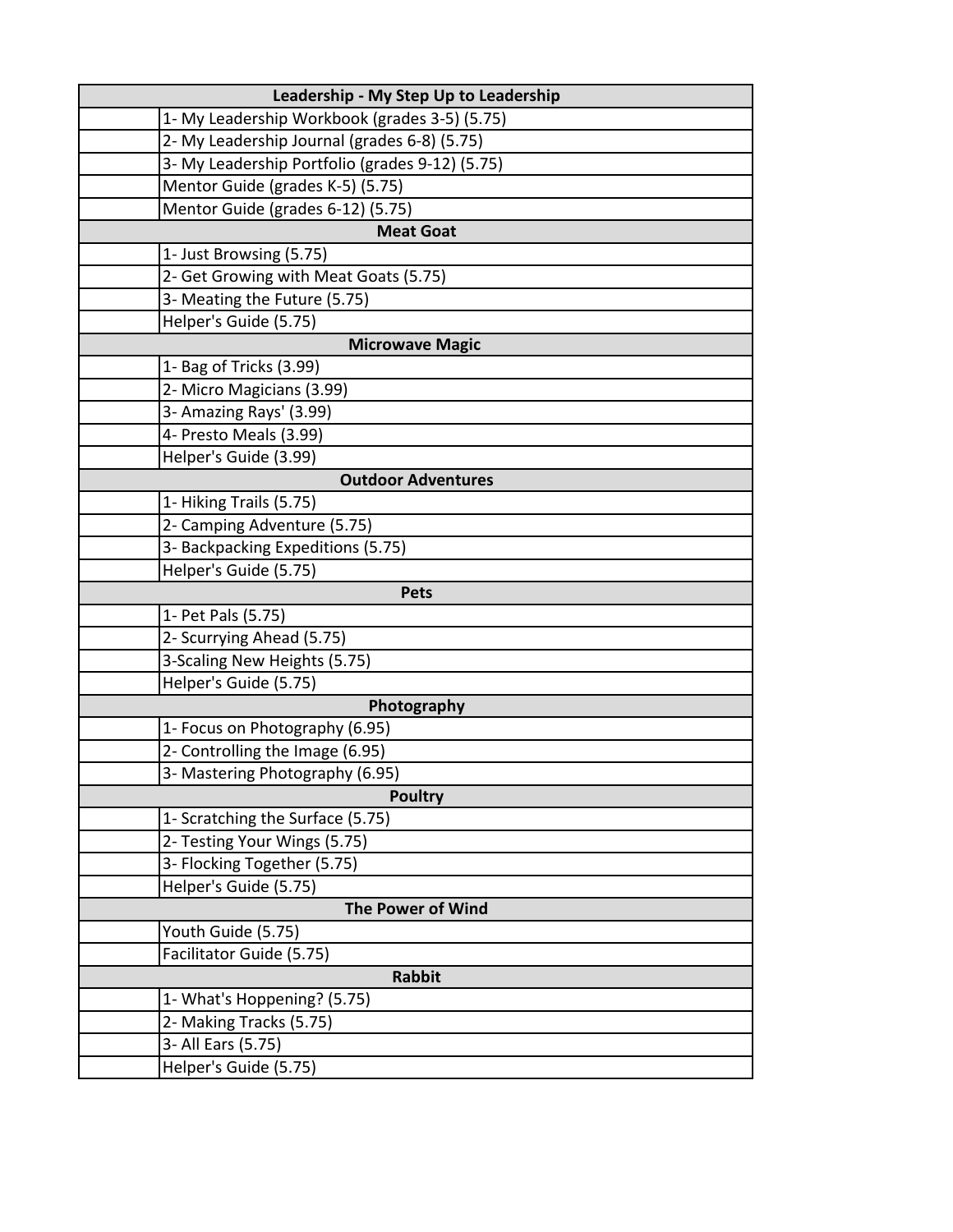| <b>Robotics : Junk Drawer</b>                             |  |
|-----------------------------------------------------------|--|
| 1- Giving Robots Hands (7.95)                             |  |
| 2- Robots on the Move (7.95)                              |  |
| 3- Mechatronics (9.95)                                    |  |
| Youth Notebook (6.95)                                     |  |
| <b>Service Learning</b>                                   |  |
| 1- Agents of Change (5.75)                                |  |
| 2- Raise your Voice (5.75)                                |  |
| Helper's Guide (5.75)                                     |  |
| <b>STEAM Clothing series - FOR LOAN ONLY</b>              |  |
| 1- FUNdamentals (12.95)                                   |  |
| 2- Simply Sewing (12.95)                                  |  |
| 3- A Stitch Further (12.95)                               |  |
| Beyond the Needle (12.95)                                 |  |
| Maker's Guide to Sewing (12.95)                           |  |
| <b>Sewing Expressions</b>                                 |  |
| 1- Under Construction (5.75)                              |  |
| 2- Fashion Forward (5.75)                                 |  |
| 3- Refine Design (5.75)                                   |  |
| Helper's Guide (5.75)                                     |  |
| Let's Sew- Retired                                        |  |
| <b>Sheep</b>                                              |  |
| 1- Lambs, Rams and You (5.75)                             |  |
| 2- Shear Delight (5.75)                                   |  |
| 3- Leading the Flock (5.75)                               |  |
| Helper's Guide (5.75)                                     |  |
| <b>Small Engines</b>                                      |  |
| 1- Crank It Up (5.75)                                     |  |
| 2- Warm It Up (5.75)                                      |  |
| 3- Tune It Up (5.75)                                      |  |
| Helper's Guide (5.75)                                     |  |
| <b>Swine</b>                                              |  |
| 1- The Incredible Pig (5.75)                              |  |
| 2- Putting the Oink in Pig (5.75)                         |  |
| 3- Going Whole Hog (5.75)                                 |  |
| Helper's Guide (5.75)                                     |  |
| <b>Veterinary Science (Digital Download Only)</b>         |  |
| Module 1 - Behavior                                       |  |
| Module 2 - Vitals on Vitals                               |  |
| Module 3- Understanding Disease Transmission & Risk       |  |
| Module 4- Principles of Bio-Security                      |  |
| Module 5 - Advance Concepts in Animal Care                |  |
| <b>Visual Arts</b>                                        |  |
| 1-Sketchbook Crossroads (7.50)                            |  |
| 2- Portfolio Pathways (7.50)                              |  |
| Arts & Crafts - Pallete of Fun - Leader's Guide (retired) |  |